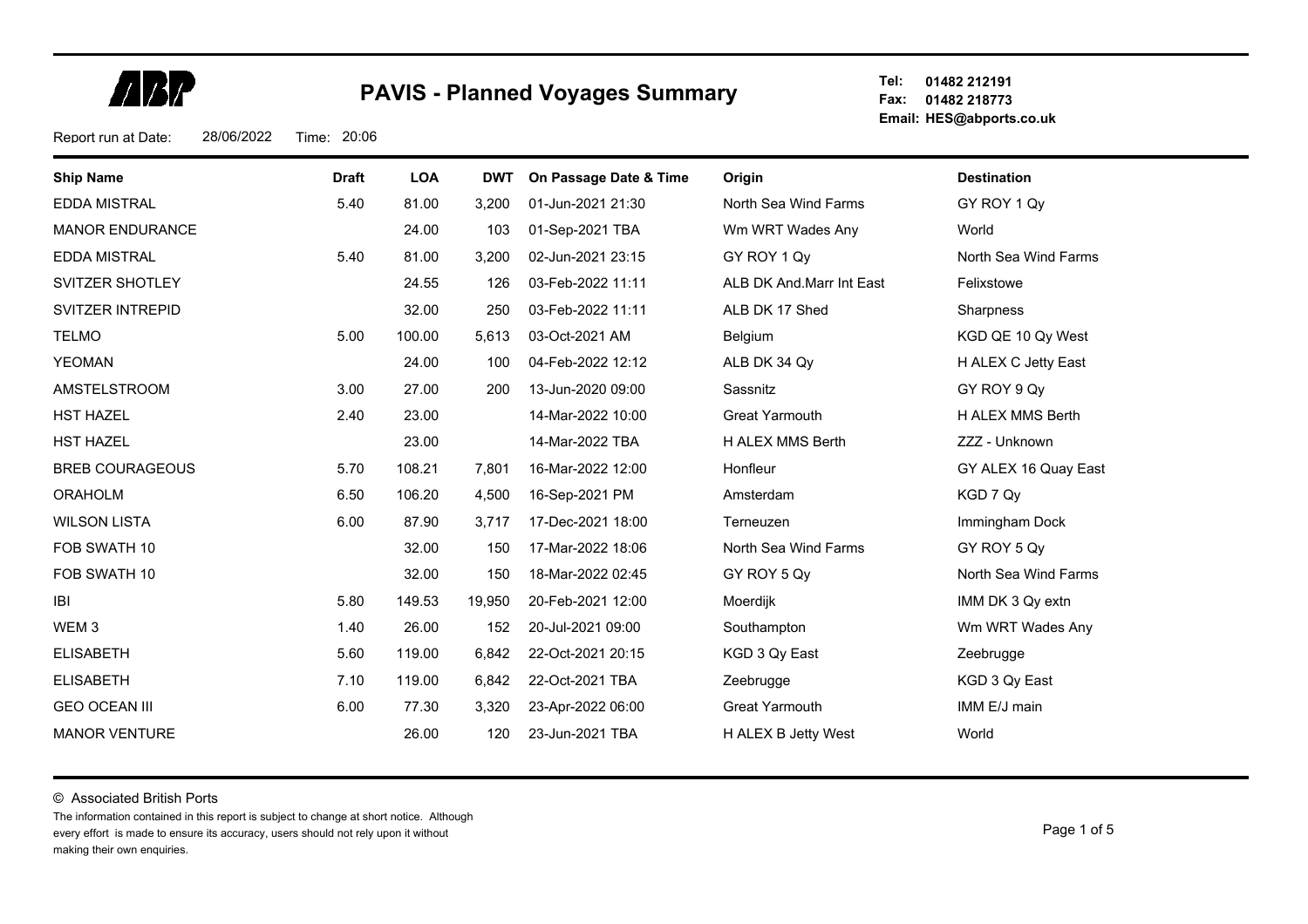**ABR** 

**Tel: Fax: 01482 218773 Email: HES@abports.co.uk 01482 212191**

Report run at Date: 28/06/2022 Time: 20:06

| <b>Ship Name</b>       | <b>Draft</b> | <b>LOA</b> | <b>DWT</b> | On Passage Date & Time | Origin                        | <b>Destination</b>          |
|------------------------|--------------|------------|------------|------------------------|-------------------------------|-----------------------------|
| <b>MANOR ENDURANCE</b> | 2.60         | 24.00      | 103        | 24-Aug-2021 TBA        | Great Yarmouth                | Wm WRT Wades Any            |
| THUN GOTHENBURG        | 5.60         | 119.10     | 6,844      | 24-Jan-2022 PM         | Antwerp                       | KGD 14 Qy                   |
| <b>GENTLE SEAS</b>     |              |            |            | 24-Jun-2022 23:00      | Chesapeake                    | IMM HIT 1                   |
| Farra Aoife            | 1.80         | 27.00      |            | 24-May-2022 12:00      | Great Yarmouth                | GY FISH No.1 Fish Dk Market |
| <b>RIX PHOENIX</b>     |              | 58.50      | 500        | 25-Feb-2020 20:00      | IMM W/J 4                     | ZZZ - Unknown               |
| <b>PUFFIN ISLAND</b>   | 2.00         | 26.00      | 187        | 26-Jul-2021 04:14      | Lemmer                        | H ALEX MMS Berth            |
| <b>VERITY</b>          | 3.40         | 91.25      | 3,360      | 26-Mar-2022 09:00      | Terneuzen                     | GY ROY 10 Qy                |
| Farra Aoife            | 1.80         | 27.00      |            | 26-May-2022 09:00      | GY FISH No.1 Fish Dk Market   | Sea For Orders              |
| <b>TRANSASIA</b>       | 5.50         | 157.00     | 25,012     | 27-Mar-2022 PM         | Sea For Orders                | KGD QE 10 Qy Mid            |
| <b>LADY ANNA</b>       | 4.20         | 88.00      | 3,700      | 28-Jun-2022 04:00      | World                         | Wm WRT 46 Qy                |
| <b>FIONIA SEA</b>      |              | 187.06     | 11,300     | 28-Jun-2022 19:45      | <b>IMM DK Exxtor Terminal</b> | Rotterdam                   |
| <b>ORION</b>           | 5.50         | 98.43      | 4,852      | 28-Jun-2022 20:00      | KGD QE 9 Qy East              | Rotterdam                   |
| STENA TRANSPORTER      | 5.90         | 212.00     | 8,423      | 28-Jun-2022 20:00      | IMM HST 1                     | Hook of Holland             |
| <b>FAST HERMAN</b>     | 3.80         | 82.50      | 3,480      | 28-Jun-2022 20:00      | H ALEX No.1 Euro              | Gdansk                      |
| <b>SEA MELODY</b>      | 5.40         | 88.60      | 3,783      | 28-Jun-2022 21:00      | IMM DK 4 Qy                   | Rouen                       |
| <b>LADY CHRISTINA</b>  | 4.80         | 108.50     | 5,375      | 28-Jun-2022 22:15      | KGD QE 16 Shed                | Paldiski                    |
| <b>RUBYLAND</b>        | 5.60         | 106.04     | 5,653      | 28-Jun-2022 22:30      | KGD 7/8 Shed                  | KGD QE 16 Shed              |
| FEDERAL YUKINA         | 8.05         | 199.99     | 35,868     | 28-Jun-2022 23:00      | Hamilton(Ont)                 | Immingham Bulk Terminal     |
| <b>NCC QAMAR</b>       | 10.00        | 183.00     | 46,195     | 28-Jun-2022 TBA        | IOT <sub>2</sub>              | Sea For Orders              |
| <b>ATLANTIS ARKI</b>   | 6.75         | 109.10     | 5,600      | 28-Jun-2022 TBA        | IMM W/J 1                     | Tarragona                   |
| <b>RIVERMAN</b>        |              | 24.38      | 377        | 28-May-2022 12:00      | ALB DK 20 Qy                  | United Kingdom              |

© Associated British Ports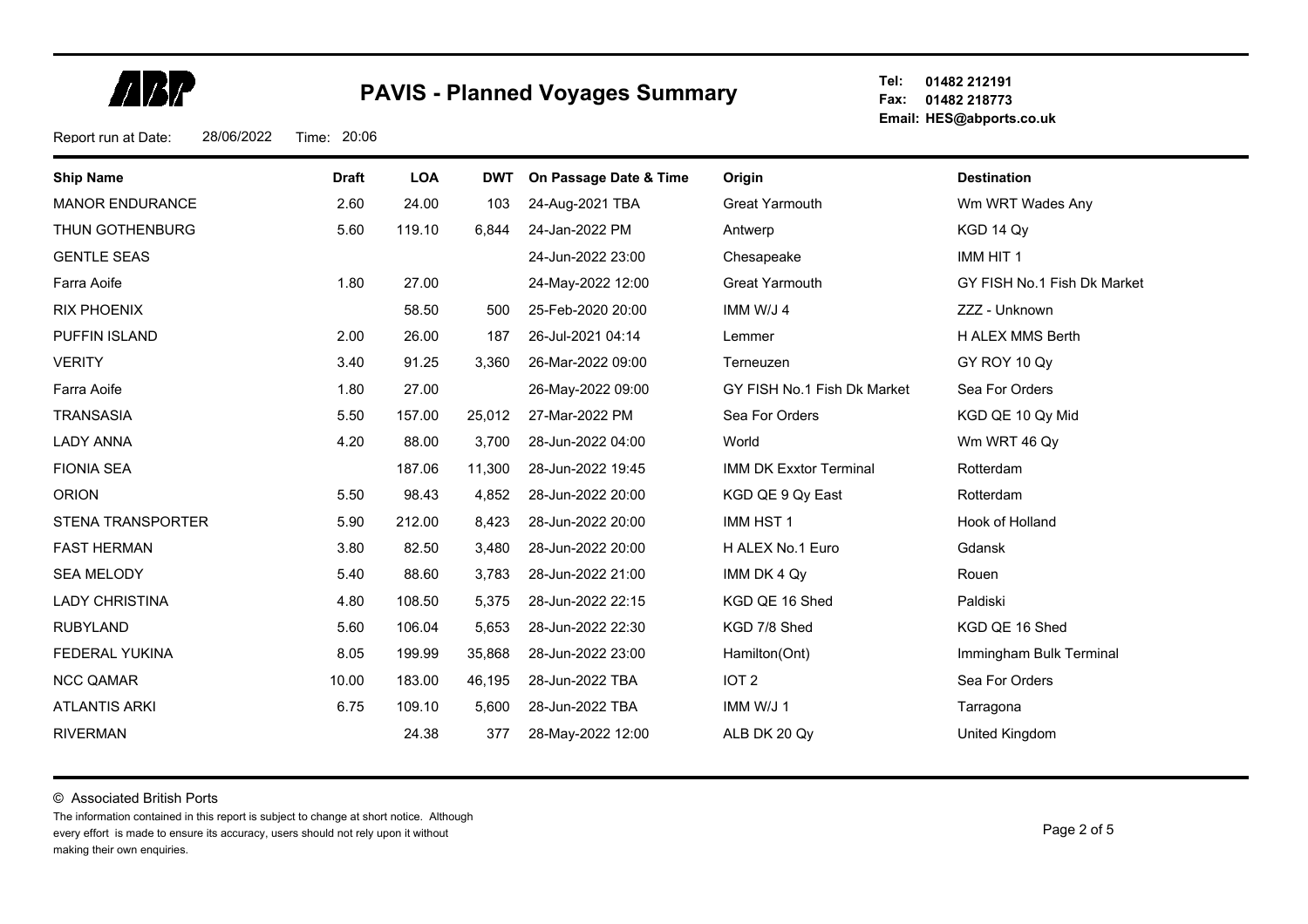**ARP** 

**Tel: Fax: 01482 218773 Email: HES@abports.co.uk 01482 212191**

Report run at Date: 28/06/2022 Time: 20:06

| <b>Ship Name</b>        | <b>Draft</b> | <b>LOA</b> | <b>DWT</b> | On Passage Date & Time | Origin                | <b>Destination</b>            |
|-------------------------|--------------|------------|------------|------------------------|-----------------------|-------------------------------|
| <b>PERSEUS</b>          | 6.50         | 133.00     | 8,002      | 29-Jun-2022 01:00      | IMM DK Henderson's Qy | Rotterdam                     |
| <b>KEY WEST</b>         | 6.10         | 90.00      | 3,687      | 29-Jun-2022 01:00      | Rotterdam             | H ALEX East Qy Extn.          |
| LAPPLAND                | 6.30         | 115.20     | 6,500      | 29-Jun-2022 01:30      | Humber Light Float    | KGD 7/8 Shed                  |
| <b>HAVEN SEARISER 4</b> | 4.20         | 30.00      | 450        | 29-Jun-2022 02:30      | H ALEX C Jetty East   | Ipswich                       |
| <b>MTS VALOUR</b>       | 2.30         | 23.35      |            | 29-Jun-2022 02:30      | H ALEX C Jetty East   | Ipswich                       |
| <b>NAJADE</b>           | 5.45         | 94.70      | 3,652      | 29-Jun-2022 02:45      | Humber Light Float    | <b>GLE Jubilee Qy East</b>    |
| <b>BELLINGSHAUSEN</b>   | 4.80         | 82.10      | 3,672      | 29-Jun-2022 02:45      | Humber Light Float    | <b>GROVE LE1</b>              |
| <b>MELUSINE</b>         | 7.00         | 162.49     | 9,729      | 29-Jun-2022 03:00      | Rotterdam             | IMM HST 5                     |
| <b>AURORA SPIRIT</b>    | 12.70        | 279.99     | 129,632    | 29-Jun-2022 03:45      | Humber Light Float    | Tetney Mono Buoy              |
| <b>ALSTERN</b>          | 4.00         | 89.98      | 4,316      | 29-Jun-2022 04:00      | IMM DK 3 Qy extn      | ALB DK 34 Qy                  |
| <b>EDDA MISTRAL</b>     | 5.40         | 81.00      | 3,200      | 29-Jun-2022 04:15      | North Sea Wind Farms  | GY ROY 1 Qy                   |
| <b>STENA TRANSIT</b>    |              | 212.00     | 8,423      | 29-Jun-2022 04:15      | Hook of Holland       | IMM HST 1                     |
| <b>JUTLANDIA SEA</b>    |              | 187.06     | 11,663     | 29-Jun-2022 04:15      | Rotterdam             | <b>IMM DK Exxtor Terminal</b> |
| <b>MAIN HIGHWAY</b>     | 4.80         | 99.09      | 9,950      | 29-Jun-2022 04:15      | GY ALEX 20 Qy         | Emden                         |
| Y.DADAYLI               | 6.38         | 108.20     | 7,770      | 29-Jun-2022 04:15      | Humber Light Float    | GY ALEX 16 Quay West          |
| <b>SILVER STAR</b>      | 5.30         | 92.90      | 3,543      | 29-Jun-2022 04:15      | Velsen                | GY ROY 6 Qy                   |
| <b>SCANDIA SEAWAYS</b>  | 7.00         | 238.00     | 17,000     | 29-Jun-2022 04:30      | Vlaardingen           | IMM Outer Harbour 2           |
| THUN BLYTH              | 4.40         | 79.90      | 4,250      | 29-Jun-2022 04:30      | Lowestoft             | IOT <sub>6</sub>              |
| NORWIND BREEZE          | 5.40         | 84.93      | 4,100      | 29-Jun-2022 04:45      | GY ROY 8 Qy           | Sea For Orders                |
| <b>FREESIA SEAWAYS</b>  | 7.00         | 230.00     | 14,330     | 29-Jun-2022 05:00      | IMM Outer Harbour 2   | Gothenburg                    |
| <b>EVINCO</b>           | 8.60         | 155.69     | 19,999     | 29-Jun-2022 05:15      | Humber Light Float    | South Killingholme Oil Jetty  |

© Associated British Ports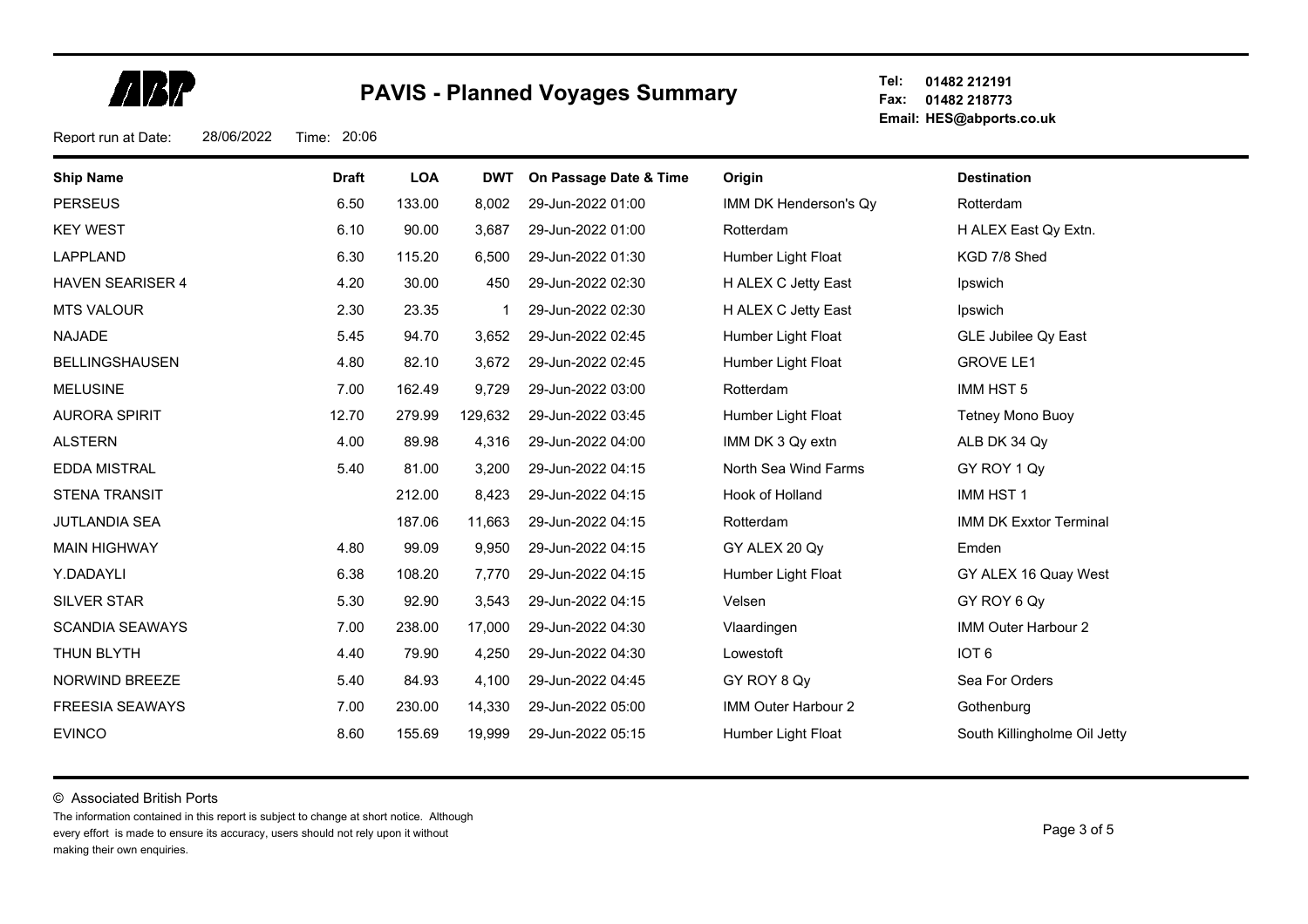**ARP** 

**Tel: Fax: 01482 218773 Email: HES@abports.co.uk 01482 212191**

Report run at Date: 28/06/2022 Time: 20:06

| <b>Ship Name</b>     | <b>Draft</b> | <b>LOA</b> | <b>DWT</b> | On Passage Date & Time | Origin             | <b>Destination</b>              |
|----------------------|--------------|------------|------------|------------------------|--------------------|---------------------------------|
| <b>COE KAETHE</b>    | 2.70         | 80.94      | 1,795      | 29-Jun-2022 05:30      | GLE Sth East Berth | Leith                           |
| PRIDE OF HULL        |              | 215.00     | 8,850      | 29-Jun-2022 05:50      | Rotterdam          | <b>KGD RT1 River Terminal 1</b> |
| <b>CELINE</b>        | 7.50         | 234.06     | 27,687     | 29-Jun-2022 07:00      | Zeebrugge          | IMM HST 3                       |
| VANQUISH             | 5.50         | 99.95      | 4,500      | 29-Jun-2022 07:00      | KGD QE 9 Qy East   | Amsterdam                       |
| <b>HARBOUR FIRST</b> | 5.90         | 144.00     | 16,894     | 29-Jun-2022 07:00      | IOT <sub>3</sub>   | Sea For Orders                  |
| <b>DESERT OAK</b>    | 7.50         | 127.90     | 13,174     | 29-Jun-2022 07:00      | IMM W/J 2          | Amsterdam                       |
| <b>ARKLOW ARTIST</b> | 4.50         | 120.45     | 8,543      | 29-Jun-2022 08:00      | IMM DK 1 Qy        | Sea For Orders                  |
| <b>NABUCCO</b>       | 5.60         | 104.27     | 6,551      | 29-Jun-2022 08:00      | Antwerp            | SEJ <sub>1</sub>                |
| <b>AMANDINE</b>      | 7.00         | 195.40     | 13,375     | 29-Jun-2022 08:00      | Rotterdam          | IMM HST 5                       |
| ARLECCHINO           | 3.00         | 81.70      | 2,503      | 29-Jun-2022 08:00      | Hartlepool         | IMM DK No.3 Coal Hoist          |
| <b>VERITY</b>        | 5.07         | 91.25      | 3,360      | 29-Jun-2022 09:00      | Lisbon             | <b>GLE Ouse Dk</b>              |
| <b>MOZART</b>        | 5.00         | 93.99      | 3,050      | 29-Jun-2022 09:00      | SEJ <sub>1</sub>   | Antwerp                         |
| <b>ANITAN</b>        | 11.20        | 189.99     | 56,735     | 29-Jun-2022 AM         | Wilmington         | IMM HIT 1                       |
| PAUL E               | 5.40         | 119.60     | 7,100      | 29-Jun-2022 AM         | Milford Haven      | IMM W/J 2                       |
| <b>BAYAMO</b>        | 4.10         | 87.18      | 2,177      | 29-Jun-2022 TBA        | Humber Light Float | <b>IGT</b>                      |
| <b>ATLANTIS ARKI</b> | 4.70         | 109.10     | 5,600      | 29-Jun-2022 TBA        | Mongstad           | IMM W/J 1                       |
| <b>ROSEWOOD</b>      | 12.74        | 229.00     | 87,363     | 29-Jun-2022 TBA        | Humber Light Float | IMM HIT 2                       |
| <b>JIMMY T</b>       | 12.50        | 228.94     | 81,704     | 29-Jun-2022 TBA        | Humber Light Float | IMM HIT 1                       |
| <b>LILA HOUSTON</b>  | 9.73         | 179.90     | 32,580     | 29-Jun-2022 TBA        | Humber Light Float | IMM HIT 2                       |
| CHANTACO             | 6.50         | 143.29     | 18,729     | 29-Jun-2022 TBA        | Humber Light Float | IOT <sub>2</sub>                |
| <b>ALYTUS</b>        | 10.40        | 186.40     | 36,782     | 29-Jun-2022 TBA        | Humber Light Float | IMM HIT 1                       |

© Associated British Ports